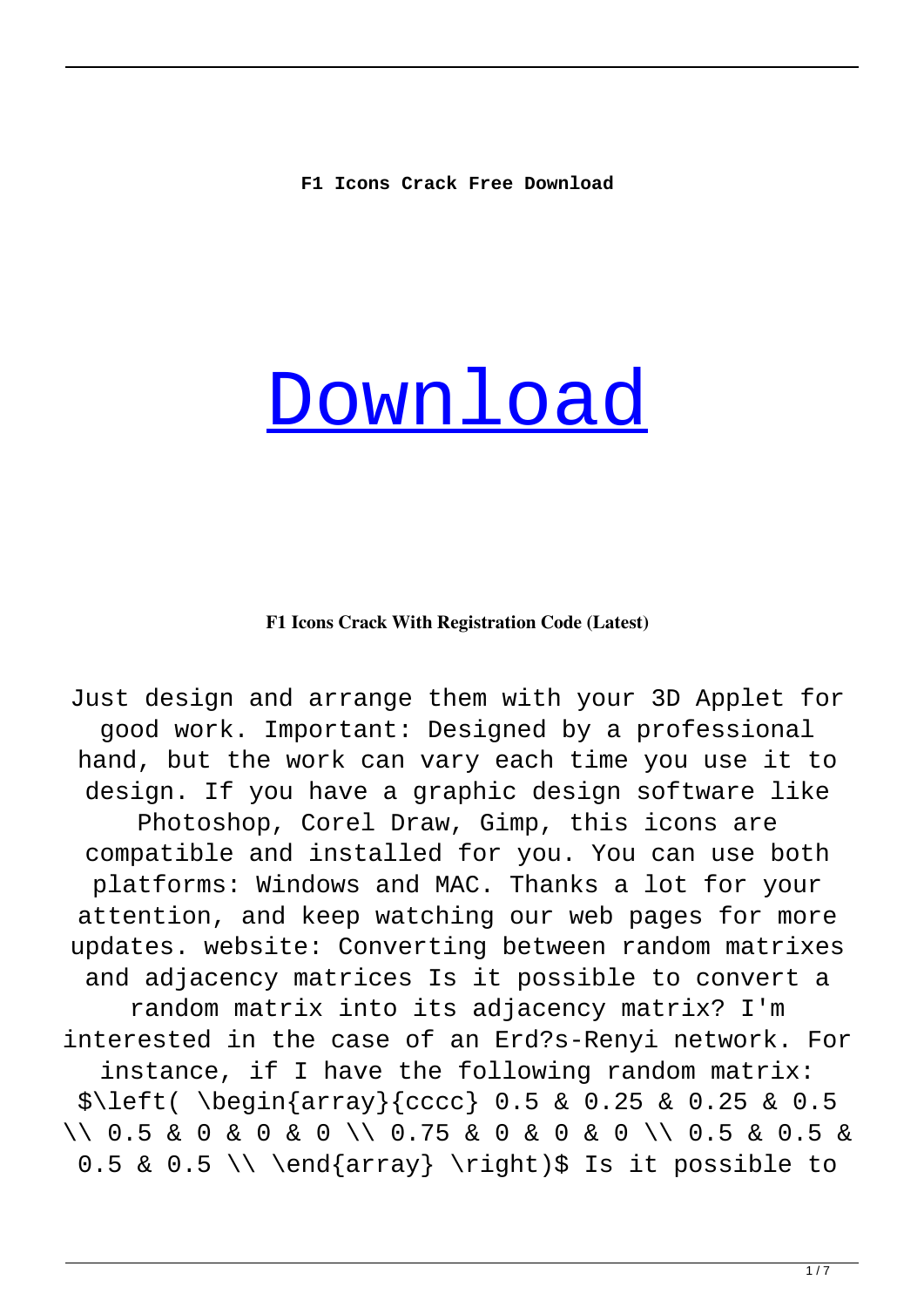convert it into its adjacency matrix, which is the following matrix: \$\left( \begin{array}{cccc} 0 & 1 & 1 & 0 \\ 1 & 0 & 1 & 1 \\ 1 & 0 & 0 & 0 \\ 0 & 1 & 1 & 0 \\ \end{array} \right)\$ A: Probably I got the interpretation of your question wrong. Here's an example with a 100x100 matrix of Erdos numbers where row and column sums are fixed to 2. A = RandomReal $[\{0, 1\}, \{100, 100\}] +$  RandomReal $[\{0, 1\},$ {100, 100}] Now make a diagonally-correlated matrix M as  $M =$  SparseArray[ $\{Band[{1, 1}] \rightarrow 1, Band[{1, 2}]$ ]  $-$  1, Band[ $\{2, 2\}$ ]  $-$  1}] and then apply the rule to express A as M: (M.A).diagonal A: I think one might be

#### **F1 Icons Crack+ License Key Full Download [April-2022]**

Many ideas are made with these versions and you can find all the icons used in the famous F1 track. In this stock we have the following Icons: 1. F1 / standing car: 16x16, 48x48, 256x256, 48x48, 128x128, 256x256 2. F1 / gas: 16x16, 48x48, 256x256, 64x64, 128x128, 256x256 3. F1 / stand on car: 16x16, 48x48, 256x256, 48x48, 128x128, 256x256 4. F1 / tire: 16x16, 48x48, 256x256, 32x32, 64x64, 128x128, 256x256 5. F1 / car slip: 16x16, 48x48, 256x256, 32x32, 64x64, 128x128, 256x256 6. F1 / pistons: 16x16, 48x48, 256x256, 32x32, 64x64, 128x128, 256x256 7. F1 / tires on: 16x16, 48x48, 256x256, 32x32, 64x64, 128x128, 256x256 8. F1 / edge: 16x16, 48x48, 256x256, 32x32, 64x64, 128x128, 256x256 9. F1 / ground: 16x16, 48x48, 256x256, 32x32, 64x64, 128x128, 256x256 10. F1 / wheel: 16x16, 48x48, 256x256, 32x32, 64x64, 128x128, 256x256 11. F1 / front: 16x16, 48x48, 256x256, 32x32, 64x64, 128x128, 256x256 12. F1 / back: 16x16, 48x48,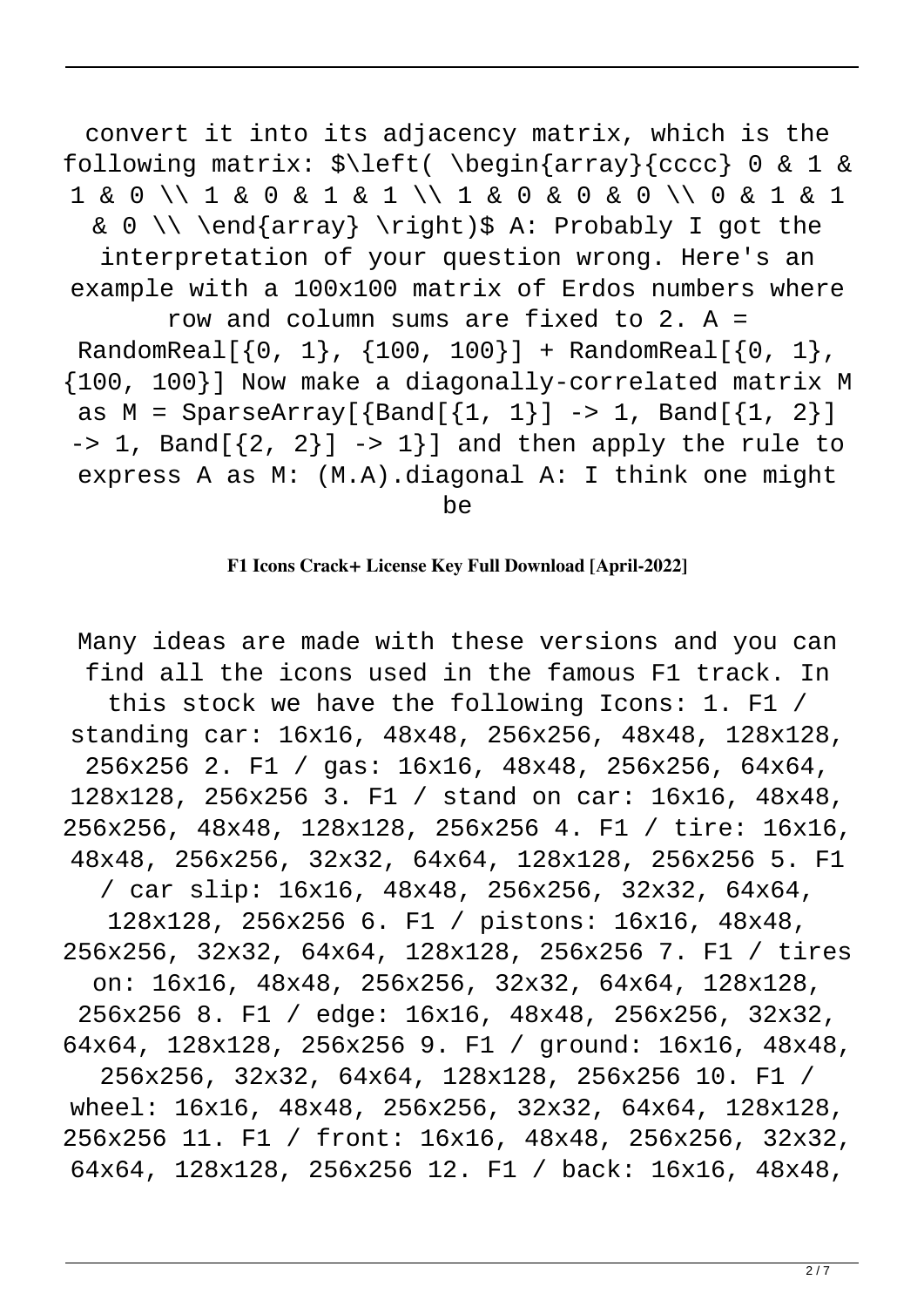256x256, 32x32, 64x64, 128x128, 256x256 13. F1 / stands on: 16x16, 48x48, 256x256, 32x32, 64x64, 128x128, 256x256 14. F1 / background 1: 16x16, 48x48, 256x256, 32x32, 64x64, 128 a69d392a70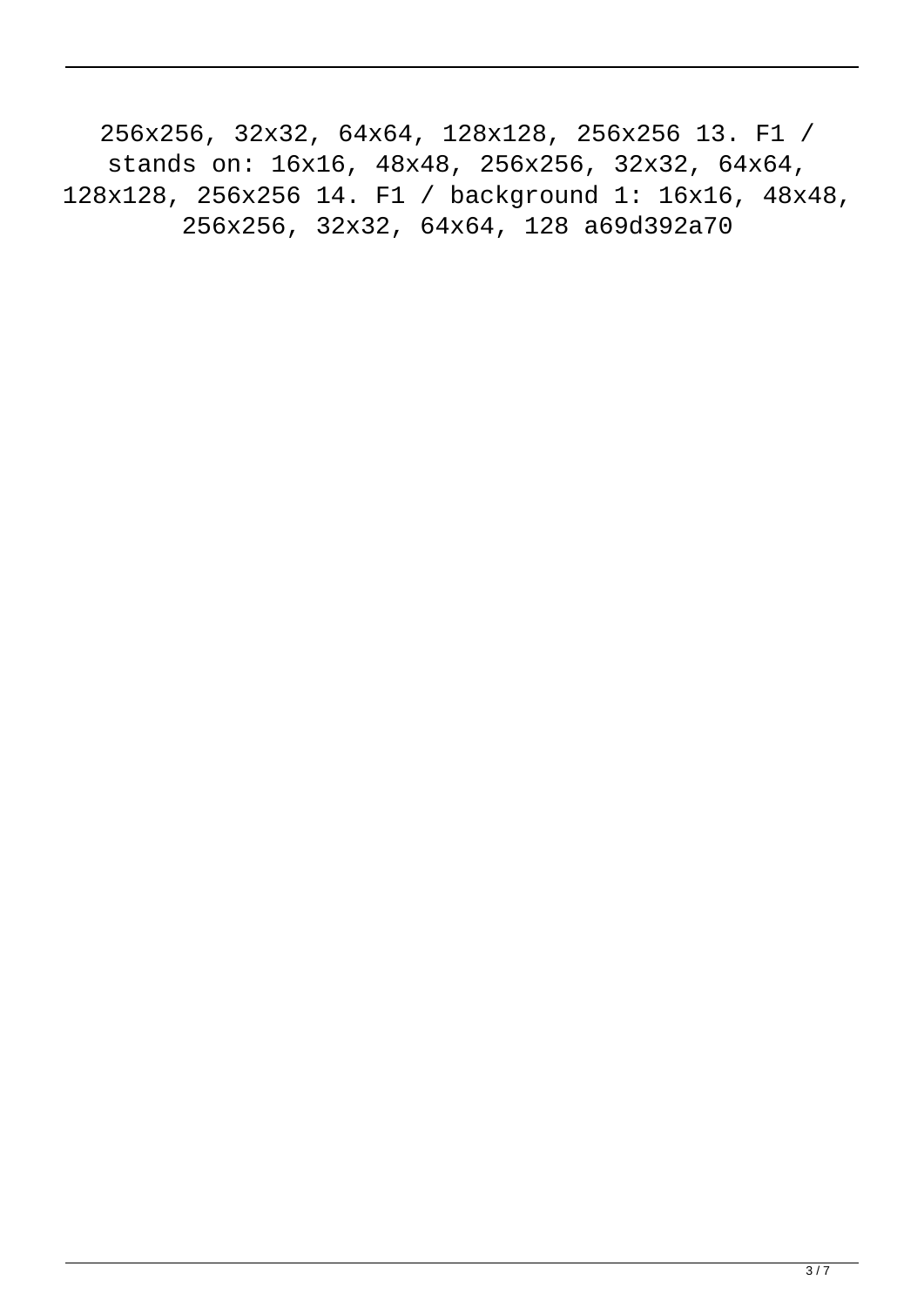#### **F1 Icons Crack+ With Keygen Free Download**

We are 20 F1 pilots. Upon graduation from Formula Student 2007 we started to talk about Ferrari and other Formula One teams. Then, we realized that we could not talk about the cars and the teams and we should be talking about Formula One. We chose the Ferrari as a specific example of a sport team. F1 drivers use exactly what they have learnt in other schools. They also have a racing school, a motorsport school, a management school and a media school, the less you know the better for you and the team. Our job is to take care of all the team's activities and to be the drivers for the team. Taking care of all the activities for the F1 team there is something we have to learn. If we look at the F1 car we think that the color is black and also the design of the car is quite typical. And then, we are the average driver. When we touch the car we don't feel a particularity. Since we cannot feel the car we are not able to drive the car, so we must use a skill and knowledge to control the car. By driving the car, we feel its control. After we have been driving the car and trying to know how it works, we realised that we should have a look at the electronic control systems. We took a look at them, but we couldn't make sense of them. We looked at the F1 videos from the media, they are all shot from the cockpit so we can understand that the engineer has been controlling the car. F1 racing, is hard to drive and requires a special talent. The driver is the most important part of the team. The driver must know how to be fast, he must know how to overtake, he must be fast on the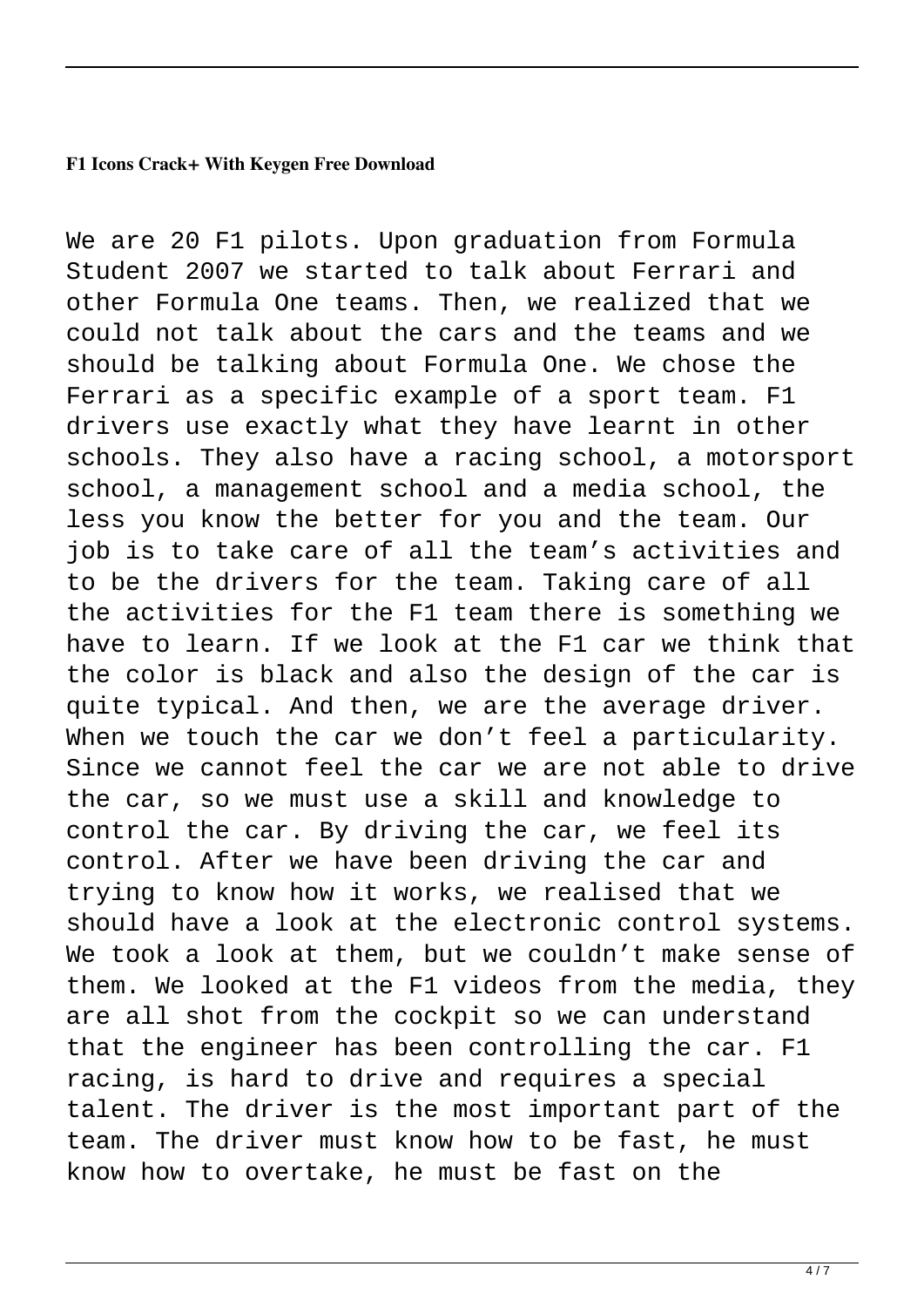straight, on the bends, at the crest, at the corners. When the driver drives with a team he must like the car and the team, he must have a strong will and he must not feel tired. When the driver drives alone he must be fast and resist a lot of pressure. After taking all of these elements into account, we have been watching Formula One races for the last five years. Our team works for the Ferrari team. But sometimes other cars won. When we consider all the teams and the drivers we have been looking at all of them for a long time. Since we love cars and Formula One cars, we thought that it is time to take part in the F1 experience, we thought that we should design something for a

#### **What's New in the?**

F1 Icons is a set of collectible F1 icons, including race cars, tyre, fuel, place, spectators, grandstand and many more. F1 Icons also allows you to customize the color of the icons using one of the eight available colors, or you can also use the icons as a photoshop plug-in, taking advantage of the available 16 colors. F1 Icons will automatically generate a file in PNG, ICO, ICNS format for the downloaded image. Fileformats: ? PNG (Transparent Background, 24 Bits color, 8 bits shadow) ? ICO (Windows Icons) ? ICNS (Mac icons) Sizes: 256x256, 128x128, 48x48, 32x32, 24x24, 16x16 Castle Icons Description: Castle Icons is the nice mix of the racing, adventure, fantasy and sportsthe icons are hand drawn, and they are made in vector format, this means that they have more precision than the graphics raster, an expanded range of gradients, much smoother and much less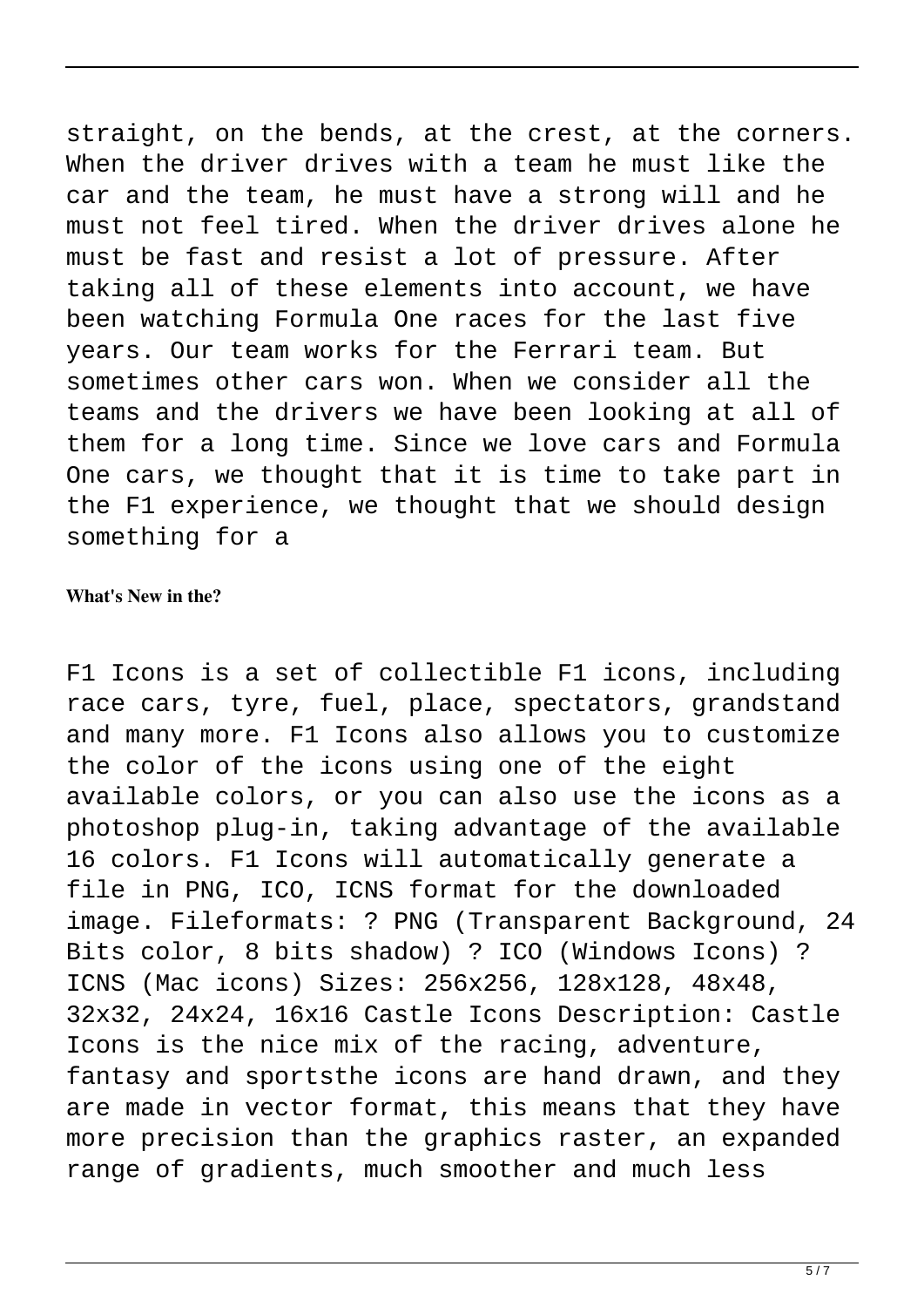pixelated than the icons raster graphics. Also, the internal capacity has been increased, giving us the capacity of using the icons in photoshop, also vector format icons allow us to use the icons in anything you want. Vector format icons allow you to adjust their size, their position and opacity with the layer options, this means that you can use them in all the programs. These vector icons are also available as raster graphics, also PNG, ICO and ICNS are available. Fileformats: ? ICO (Windows Icons) ? ICNS (Mac icons) ? PNG (Transparent Background, 24 Bits color, 8 bits shadow) Sizes: 256x256, 128x128, 48x48, 32x32, 24x24, 16x16 Spiral Icons Description: The Spiral Icons is a set of abstract icons, in all the icon sets are vector graphics, and this is a really smart move because vector graphics allow you to adjust their size, and position in photoshop, in addition to this, vector graphics are suitable for being also used in web design, also these icons has been drawn with artistic sensibility, so they have a nice style. It can be used in web designing or for icons, but the most impressive aspect is that you can also edit their